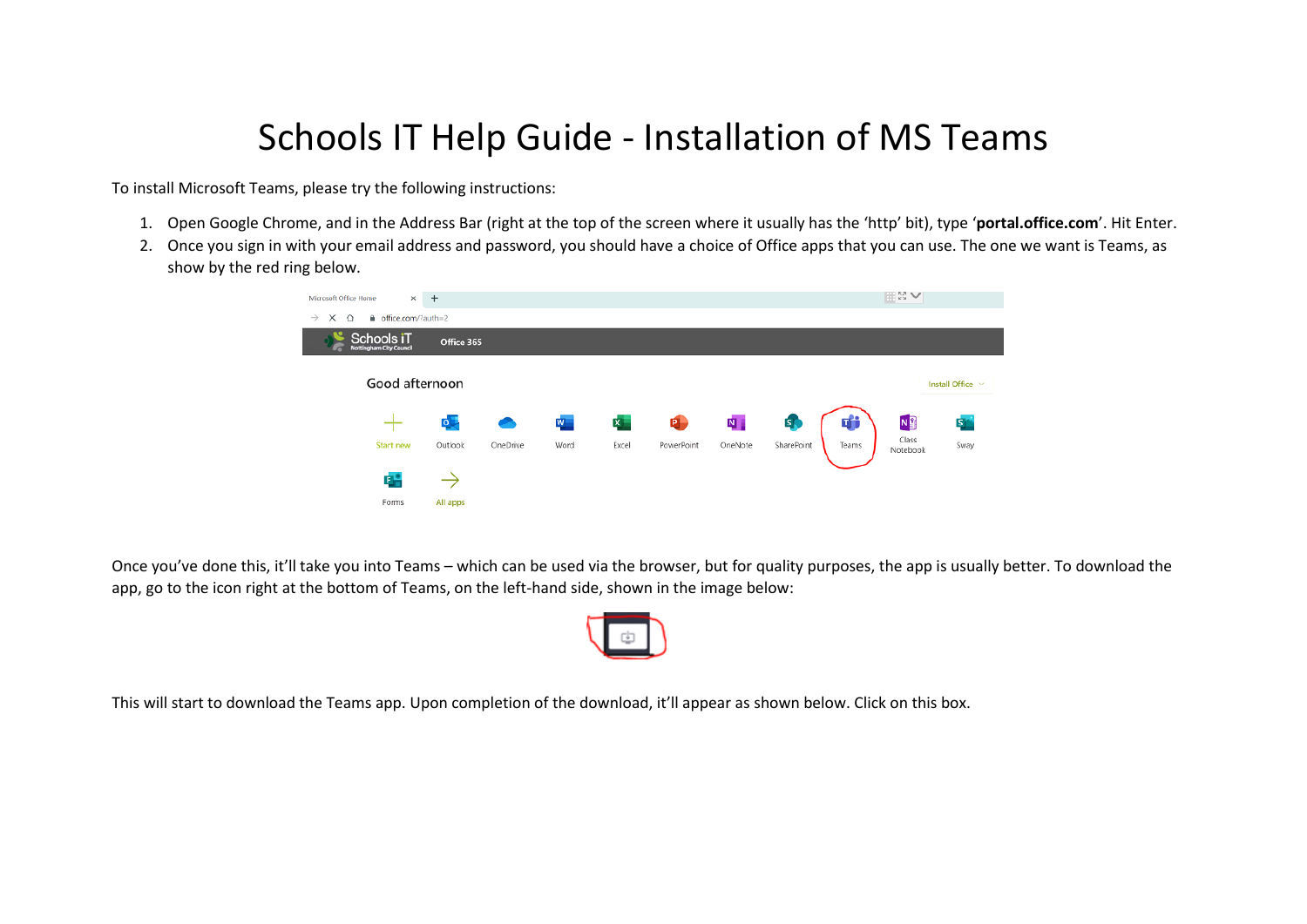

Once you've done this, the box will disappear, but Teams won't load up automatically. To start Teams, go to the Start menu, and look for Microsoft Teams, which will appear as a new item. Click on it to start the app.



It will then ask you to sign in with your school email address – once you've done this, untick the 'Allow my organisation to manage my device' which appears on the next screen, and click next to proceed. You should now have Teams on your machine, as an app.